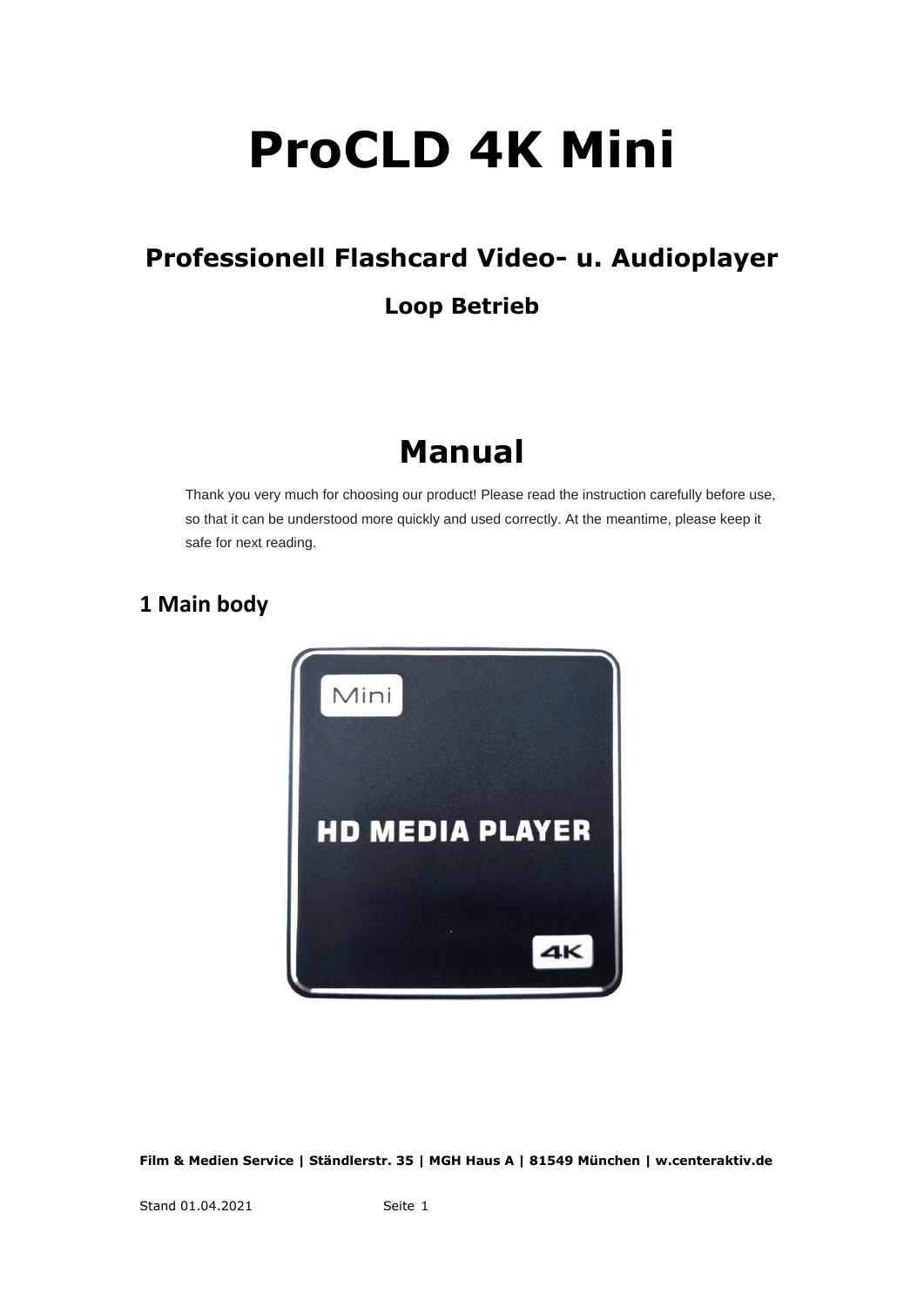# **2 The remote control function**

|                       | Mute : turn on/off voice                    |
|-----------------------|---------------------------------------------|
| ტ                     | Power: pff/on                               |
| HDMI                  |                                             |
|                       | Shift output mode to HDMI                   |
| CVBS(AV)              | Shift output mode to CVBS(AV)               |
| Settings              | System settings                             |
|                       | Move up                                     |
|                       | Move down                                   |
|                       | Move left or exit the present directory     |
|                       | Move right or exit the next level directory |
| OK                    | confirm                                     |
| $\blacksquare$        | play/pause                                  |
| RETURN/EXTI           | stop the play and return                    |
| <b>OSD</b>            | Open the play control menu option           |
| 55                    | <b>Fast reverse</b>                         |
| $\blacktriangleright$ | <b>Fast Forward</b>                         |
| KK                    | Previous                                    |
| Ы                     | Next                                        |
| VOL+                  | Volume Increase                             |

| Volume reduction         |
|--------------------------|
| Open/close film subtitel |
| Open movie play window   |
| Open music play window   |
| Open Picture play window |
| Open file play window    |
|                          |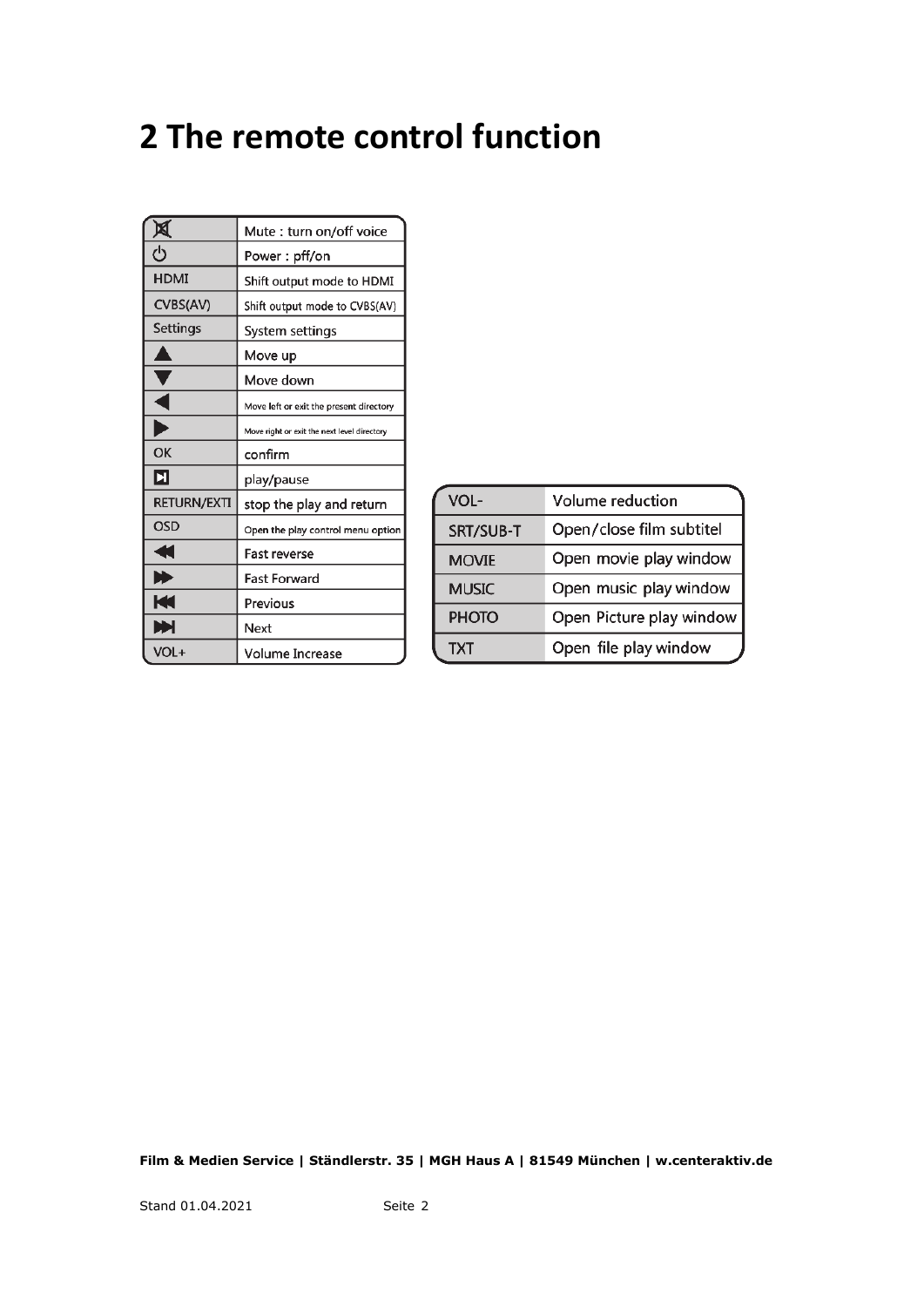# **3 Product features**

1 Using Android intelligent operating system, stable, low power consumption.

2. Support HDMI 4 k (30-60 frames), the full 1080 p hd output.

3. Support JPEG, BMP, GIF, PNG, and other image format.

4. Support MP3, WMA, APE, FLAC, AAC, AC3, WAV, OGG and other video format.

5. Support for h. 265, AVI, h. 264 multiple formats such as audio playback.

6. HOST2.0 support 2.4 G mouse, U disk, such as standard peripherals.

7. Friendly user interface, through remote control button operation, easy to use.

8. Support family format interconnection, as media center and data center of the family.

9. Support automatic playback, video, music, pictures and mixed seeding, looping, can use advertising machine.

10. Support power, you can set the timer switch machine, can use advertising machine.

11. Support for horizontal, vertical, pour the screen output mode.

12. The HDMI video output of AV audio output at the same time.

13. Support play video and image, add custom scrolling marquee.

14. Support after connecting computers can copy U disk contents to the local memory, rational utilization of residual memory space.

# **4 product parameters**

Products' inches: 110 x110x25mm CPU:Architecture (A7-1.5 G ) 4 k \* 2 k resolution GPU:Quad Core Mali - 400 GPU @ 400 MHZ RAM DDR3 1 g priority 2 \* Standard USB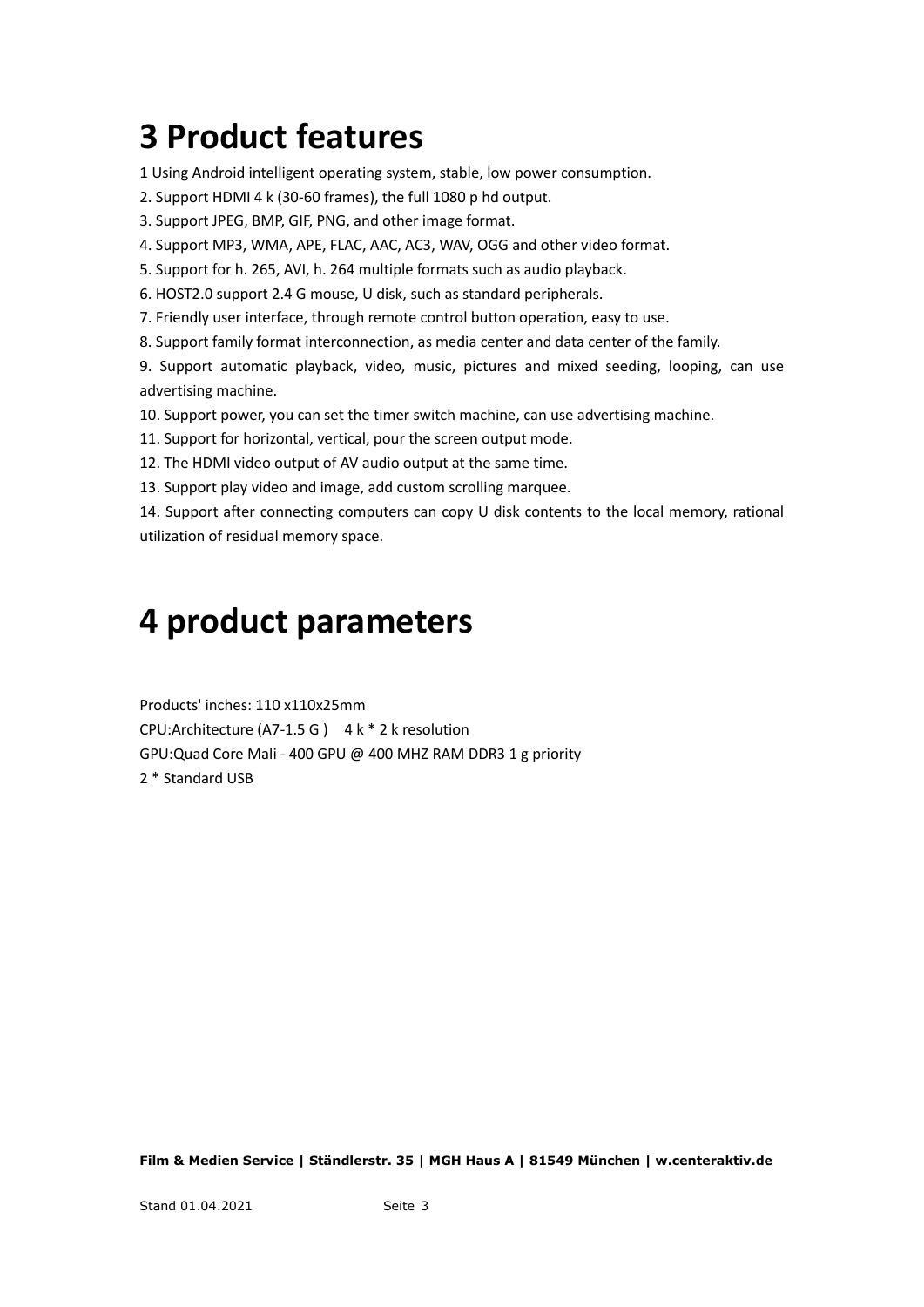## **5 tutorials**

#### 1 The main interface

Turn on the TV and choose the correct video input channel. When the power is connected to the machine will open the power switch, open the machine, wait a moment into the interface.

### **I.main interface**

Turn on the TV and select the correct video input channel. When the power supply is connected, turn on the machine, and enter the main interface after a while.



### **media play**

Enter Video from: "Movie", Image from "image", Music from "music"

#### **Movie**

Select the "movie" icon and press "OK" to enter. If the device has multiple partitions, it will be separated by multiple columns, select the correct column and then press "OK" to enter. If there are multiple sub-directories, press "return" to return to the previous directory.

Press "device"button on the remote control to switch between devices, Press"" on the remote control to select""movie"", "" picture"", "" music"", "" file""or""set"", and press " OK"to enter media playback.

#### **Film & Medien Service | Ständlerstr. 35 | MGH Haus A | 81549 München | w.centeraktiv.de**

Stand 01.04.2021 Seite 4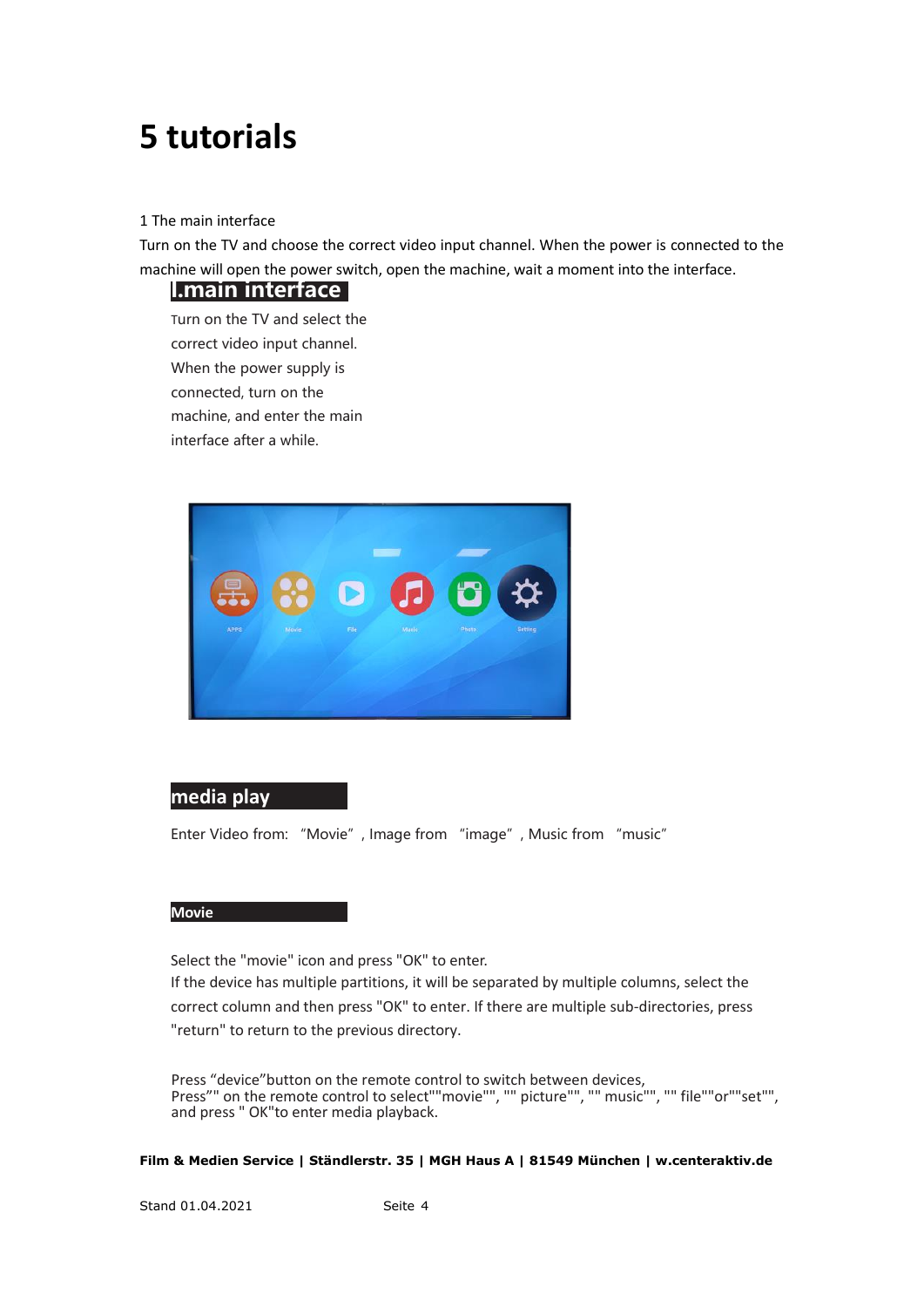when the movie is playing, you can:

® Press" M' button to enter the mute status, and press again to remove mute.

® Press " VOL+VOL-" to adjust the volume.

. Press " ■ ". Press button to pause the play and press again to start.

<sup>®</sup> Press "KI/>> " button to select previous or next play.

. Press "< /> **(A)** Press button to fast reverse or fast forward.

® Press "16:9/4:3" to switch the screen display ratio.

<sup>®</sup> Press the "subtitle" button to switch between multiple subtitles, need file support.

<sup>®</sup> Press the "audio" button to switch between multiple tracks. File support is required

. Press "■ " to stop play and return

\* in the movie playing state, you can also press the setting button to set relevant functions according to your preferences

select the "image" icon and press "OK" to enter the picture interface. Select the image file you want to open and press OK to play the full screen slide show.

In the picture full - screen slide show state, you can:

- . Press " D " button to pause the play, and press again to start
- . Press " KI/>> "button to select play previou or next
- \* Press the "zoom in" button to enlarge the picture
- . Press the "rotate" button to flip the picture
- Press "■ " button to stop the present playing
- \* In the picture playing state, you can also press the setting button to set relevant functions according to your preferences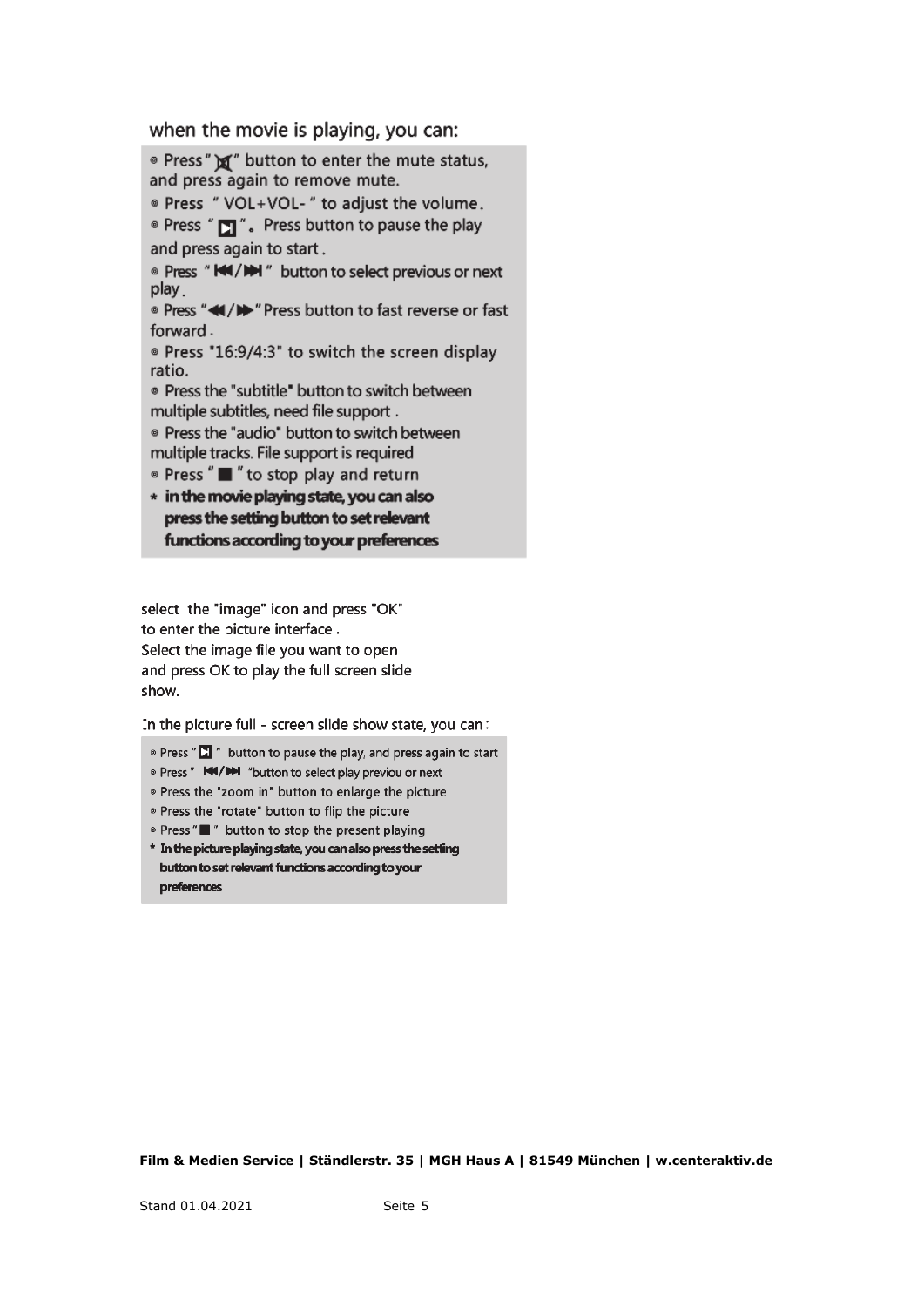| Play Mode                                     |  |  |
|-----------------------------------------------|--|--|
| <b>Flay Mode</b>                              |  |  |
| Pay Mode<br>Nipoli All                        |  |  |
| Auto Play<br>OH                               |  |  |
| Auto Play File Type<br>Movie                  |  |  |
| Picture ratio<br>Centered                     |  |  |
| Picture playback interval<br>$2 \, \text{nm}$ |  |  |
| Move subtitle size.<br>888<br>namel           |  |  |
| Move subtitle color<br><b>WHITE</b>           |  |  |
| Move subtitle postion.<br><b>LIFE</b>         |  |  |



Media type to choose movies and mixed seeding images, movies, music, pictures and music mixed seeding, images (film)

**Film & Medien Service | Ständlerstr. 35 | MGH Haus A | 81549 München | w.centeraktiv.de**

Stand 01.04.2021 Seite 6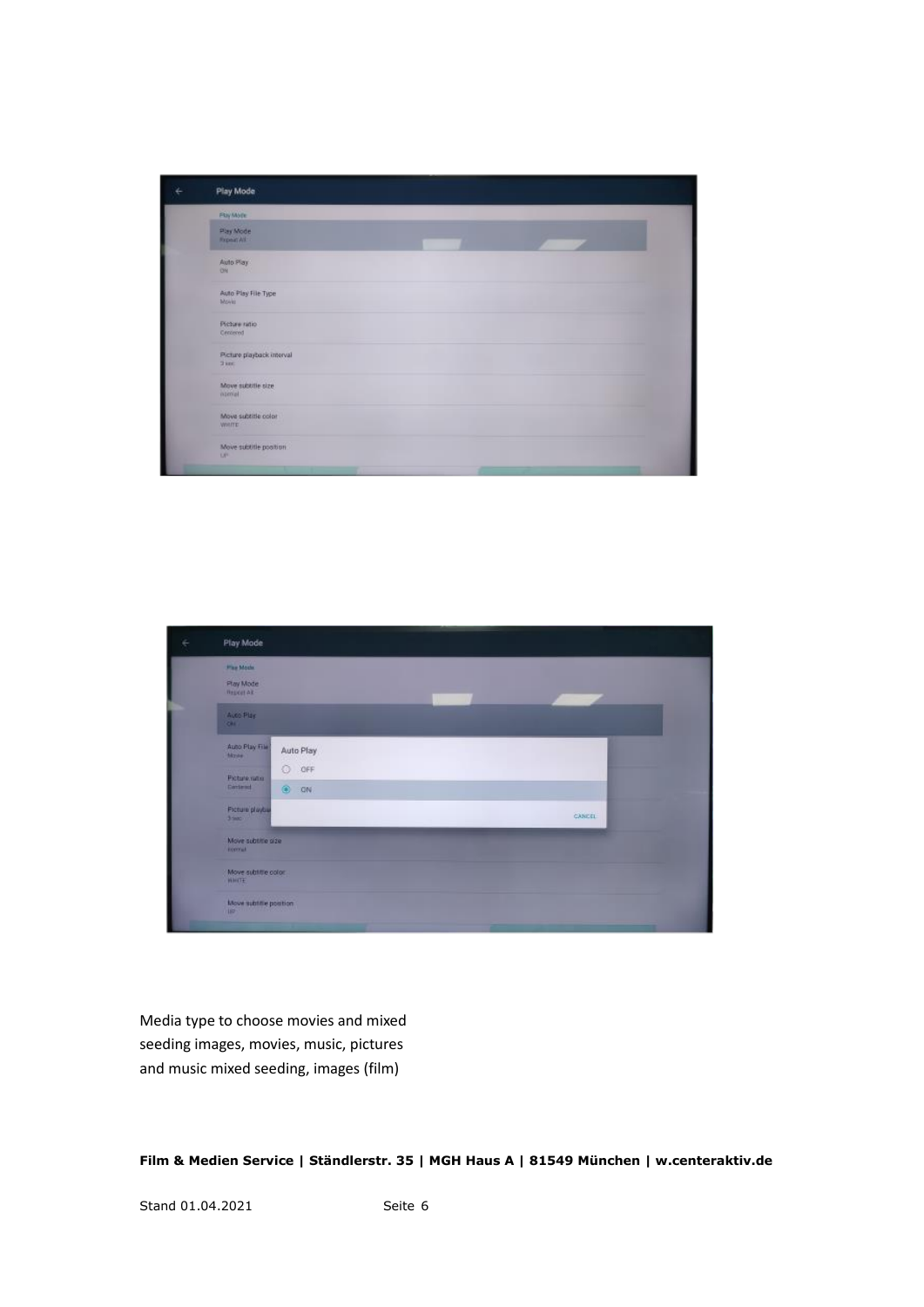| <b>Play Mode</b>                            |                                                   |        |
|---------------------------------------------|---------------------------------------------------|--------|
| <b>Fur Mode</b><br><b>Assess AL</b>         |                                                   |        |
| Auto Play<br>DN                             | Auto Play File Type<br>$\circ$<br>Movie/Photo     |        |
| Auto Play File<br><b>Actual</b>             | $\circ$<br>Movie                                  |        |
| Picture form<br>Cettered                    | $\circ$<br>Music<br>$\circ$<br>Photo              |        |
| Picture playtia<br>$1 + 1$<br>Move subtitle | $\circ$<br>Photo/Music<br>$\circ$<br>Photo(Mavie) |        |
| terrail<br>                                 |                                                   | CANTEL |
| Move substite color<br><b>WHITE</b>         |                                                   |        |

Image scale: can choose the proportions of the images full screen or the screen full screen

| Play Mode                                     |                                                   |        |  |
|-----------------------------------------------|---------------------------------------------------|--------|--|
| Piny Mode                                     |                                                   |        |  |
| Play Mode<br><b>Report all</b>                |                                                   |        |  |
| Auto Ptay<br>$\infty$                         | Play Mode                                         |        |  |
| Auto Play File<br><b>Mreis</b>                | Ö<br>Single                                       |        |  |
| Picture ratio<br><b>Comment</b>               | $\circ$<br>Repeat One                             |        |  |
| Picture plastia<br><b>THE</b>                 | $\circledcirc$<br>Repeat All<br>$\circ$<br>Random |        |  |
| Move subtitle<br><b><i><u>Assempt</u></i></b> |                                                   | CANCE: |  |
| Move subtitle color<br><b>WHITE</b><br>œ      |                                                   |        |  |
| Move subtitle position<br><b>COL</b>          |                                                   |        |  |

Image scale: can choose the proportions of the images full screen or the screen full screen



Picture time interval is optional

**Film & Medien Service | Ständlerstr. 35 | MGH Haus A | 81549 München | w.centeraktiv.de**

Stand 01.04.2021 Seite 7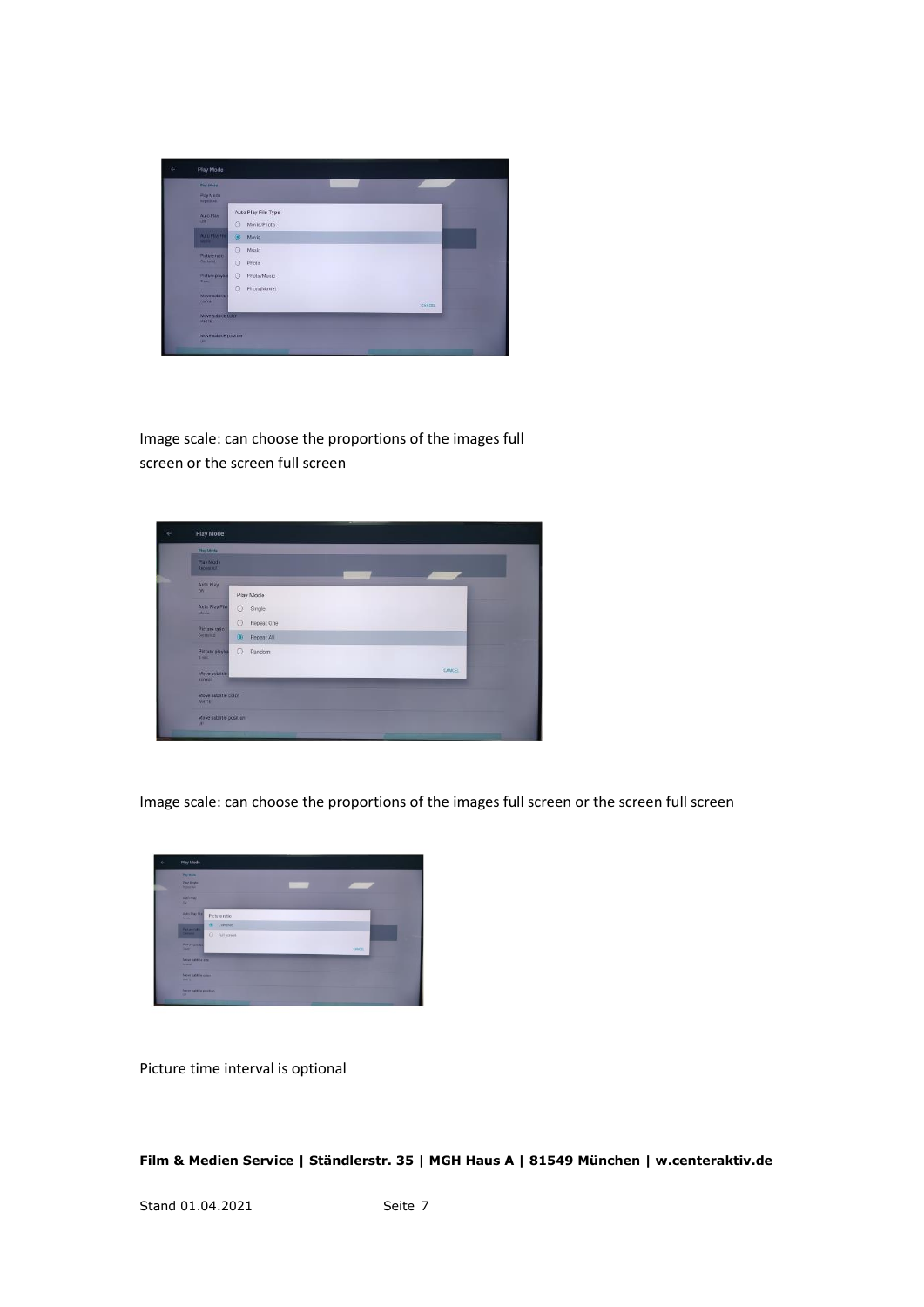| <b>Play Mode</b><br><b>Play Mode</b> | Picture playback interval |               |
|--------------------------------------|---------------------------|---------------|
| <b>Repair AS</b>                     | $O$ 1 sec                 |               |
| Auto Play<br>w                       | $62.3$ are:               |               |
| <b>ALEN Play File</b>                | $O$ 5 sec                 |               |
| <b>STATE</b>                         | $O$ 7 sec                 |               |
| Picture ratio<br>Contained           | C 15 sec                  |               |
|                                      | $O = 30$ sec              |               |
| <b>Picture</b>                       | $O$ 1 min                 |               |
| Move subtitle<br><b>Horse</b>        | $O$ 3 min                 |               |
| <b>Move militire</b>                 | O No cycle                |               |
| <b>WHITE</b>                         |                           | <b>CANCEL</b> |

Scrolling marquee optional size(Scrolling marquee Settings need to build the Subtitle in the video root directory. TXT file, edit to display the contents of the can)

| <b>Play Mode</b>                     |                    |       |  |
|--------------------------------------|--------------------|-------|--|
| <b>Flay Mode</b><br><b>Report AT</b> |                    |       |  |
| <b>Auto Play</b><br><b>Chi</b>       | Move subtitle size |       |  |
| Asto Play File<br>More               | $O$ small          |       |  |
| Picture (atto                        | $@$ normal         |       |  |
| Centered                             | $\circ$<br>big     |       |  |
| Picture playtos<br>3.660             | $\circ$<br>large   |       |  |
| Move subtitle<br><b>Rend</b>         |                    | cares |  |
| Move subittle color<br><b>WHITE</b>  |                    |       |  |

Scrolling marquee color optional



Scrolling marquee optional position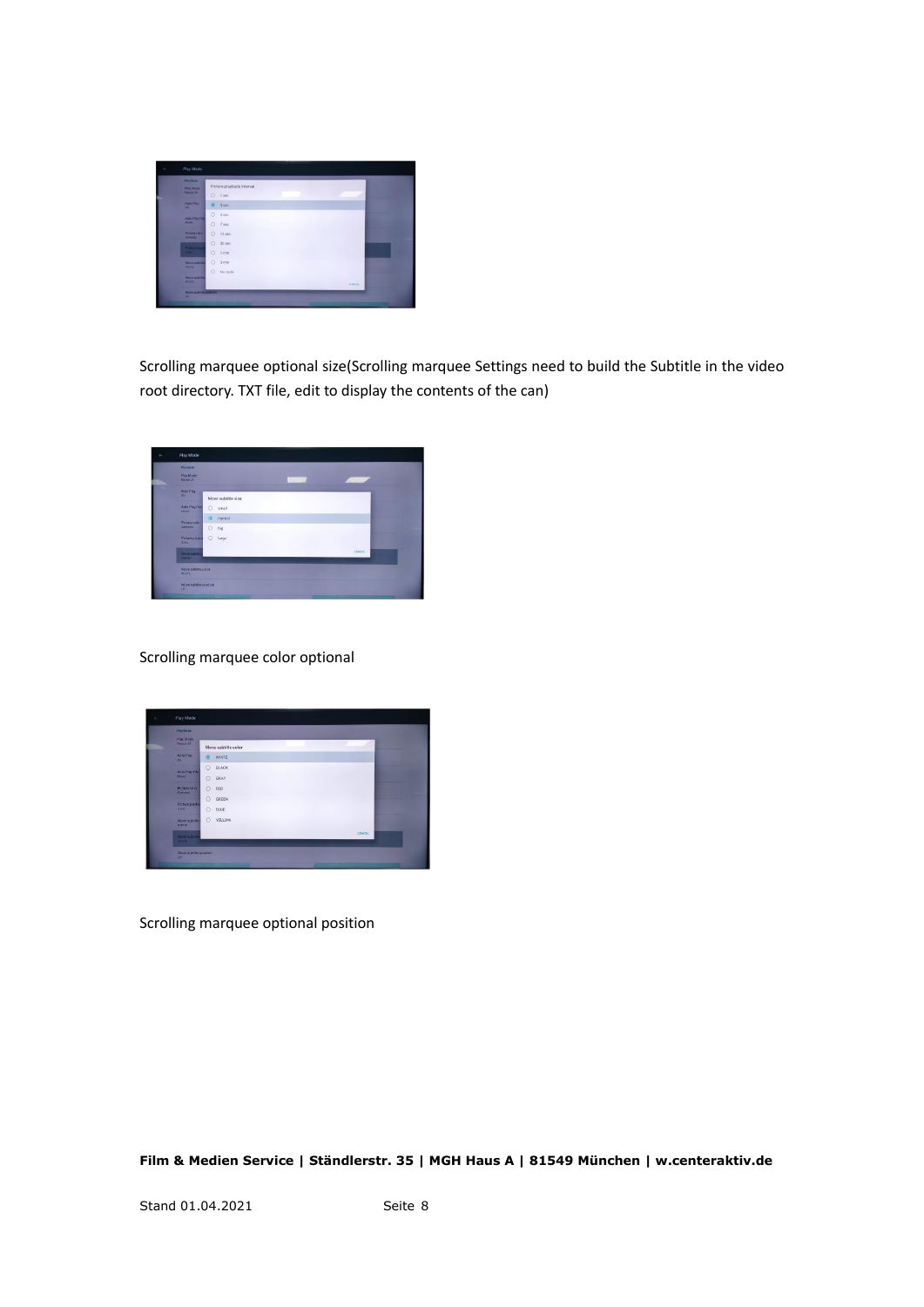

Scrolling marquee speed can be selected



Optional scrolling marquee direction



Play the video memory may choose to close or open

| $\mathcal{L}$ | Play Mode                                 |                       |      |  |
|---------------|-------------------------------------------|-----------------------|------|--|
|               | Auto Play File Type<br><b>More</b>        |                       |      |  |
|               | Picture ratio<br><b>Dettered</b>          |                       |      |  |
|               | Picture playback interval<br><b>Boot</b>  |                       |      |  |
|               | Mave substite:                            | Movie breakpoint play |      |  |
|               | <b><i><u>recent</u></i></b>               | 60.055                |      |  |
|               | Move substitu-<br><b>WHITE</b>            | $O$ ON                |      |  |
|               | Move mintle<br>w                          |                       | cure |  |
|               | Move subtitle speed<br>nomed              |                       |      |  |
|               | Move subtitle direction<br>Left for right |                       |      |  |
|               | Movie breakgoint play<br>w                |                       |      |  |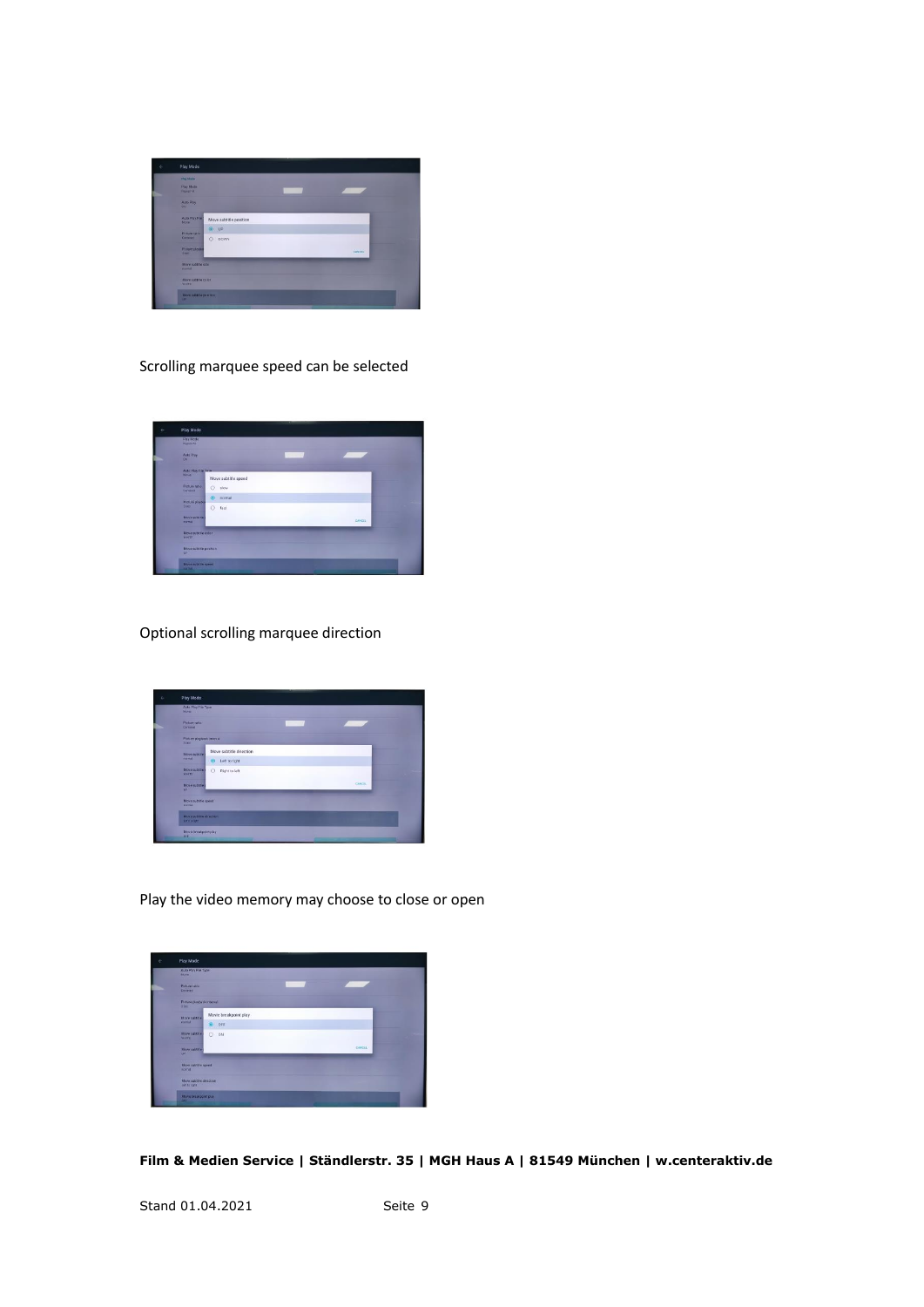### The screen brightness is adjustable

| drightness level                                                                         |  |  |
|------------------------------------------------------------------------------------------|--|--|
| <b>Wallpaper</b>                                                                         |  |  |
| Press power button twice for camera<br>thistly open camera without unto sing your screen |  |  |
| Daudream                                                                                 |  |  |
| Font mze.<br>Nomal                                                                       |  |  |
| Screen Zoom                                                                              |  |  |
| Screen rotation<br>w                                                                     |  |  |
| Output Interface                                                                         |  |  |
| <b>HDMI Mode</b>                                                                         |  |  |

#### Dynamic wallpaper is optional



#### According to the font size is optional



In the screen is optional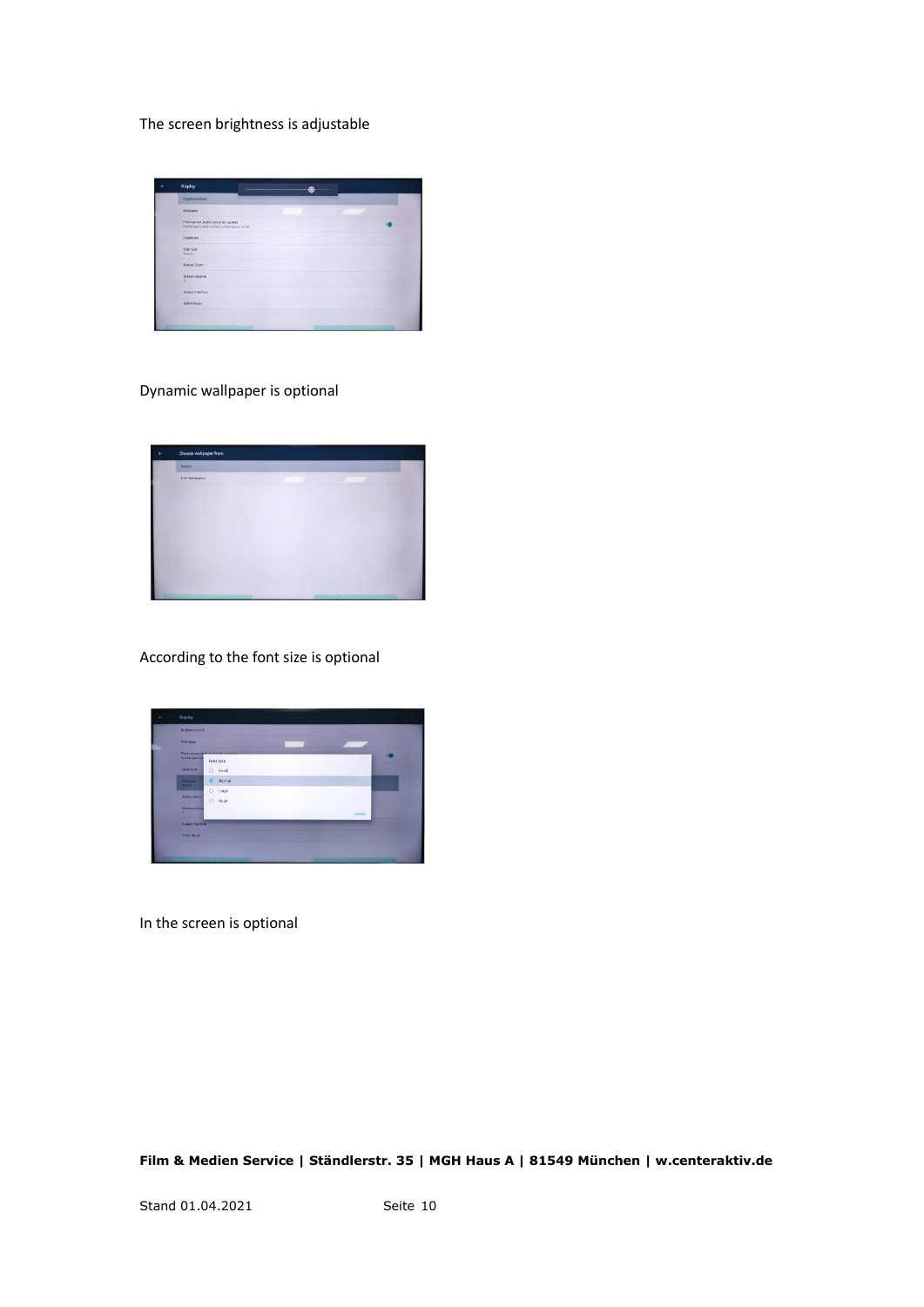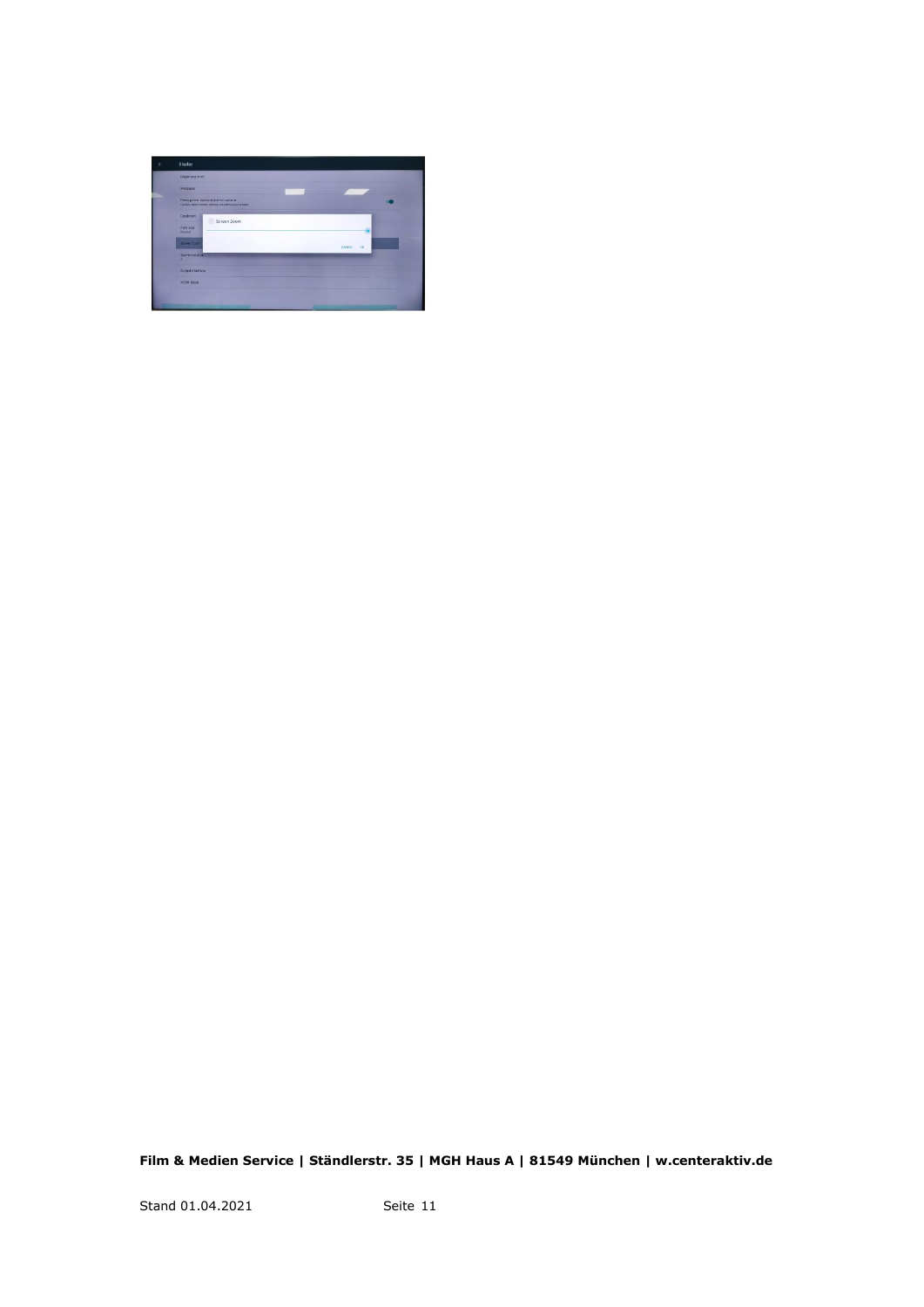Screen rotation angles are optional



According to the corresponding mode choice to adapt to the interface display output interface



Display resolution is adjustable

| Display                    |         | <b><i>C</i></b> auto    |               |
|----------------------------|---------|-------------------------|---------------|
| <b>Bightress No.</b>       | $\circ$ | 4096x2160p-60/YCbCr420  |               |
| Walberg                    | $\circ$ | 4096x2160p-50(YCbCr420) |               |
| <b>Proto powers</b>        | $\circ$ | 3840x2160p-60(YCbCr420) |               |
| <b>Diabity open to</b>     | $\circ$ | 3840x2160p-50(YCbCr420) |               |
| Daydream.                  | $\circ$ | 3840x2160p-30           |               |
| Fore size<br><b>Formal</b> | $\circ$ | 3840x2160p-25           |               |
| Screen Zoom                | $\circ$ | 3840x2160p-24           |               |
|                            | $\circ$ | 1920x1080p-60           |               |
| Screen rotatio<br>m        | $\circ$ | 1920x1000p-50           |               |
| <b>Output Innertial</b>    | $\circ$ | 1920x1080i-60           |               |
| <b>FORESTON</b>            | $\circ$ | 1920x1080i-50           |               |
|                            | $\circ$ | 1920x1080p-30           |               |
|                            |         |                         | <b>CANCEL</b> |

The volume size according to need the freedom to choose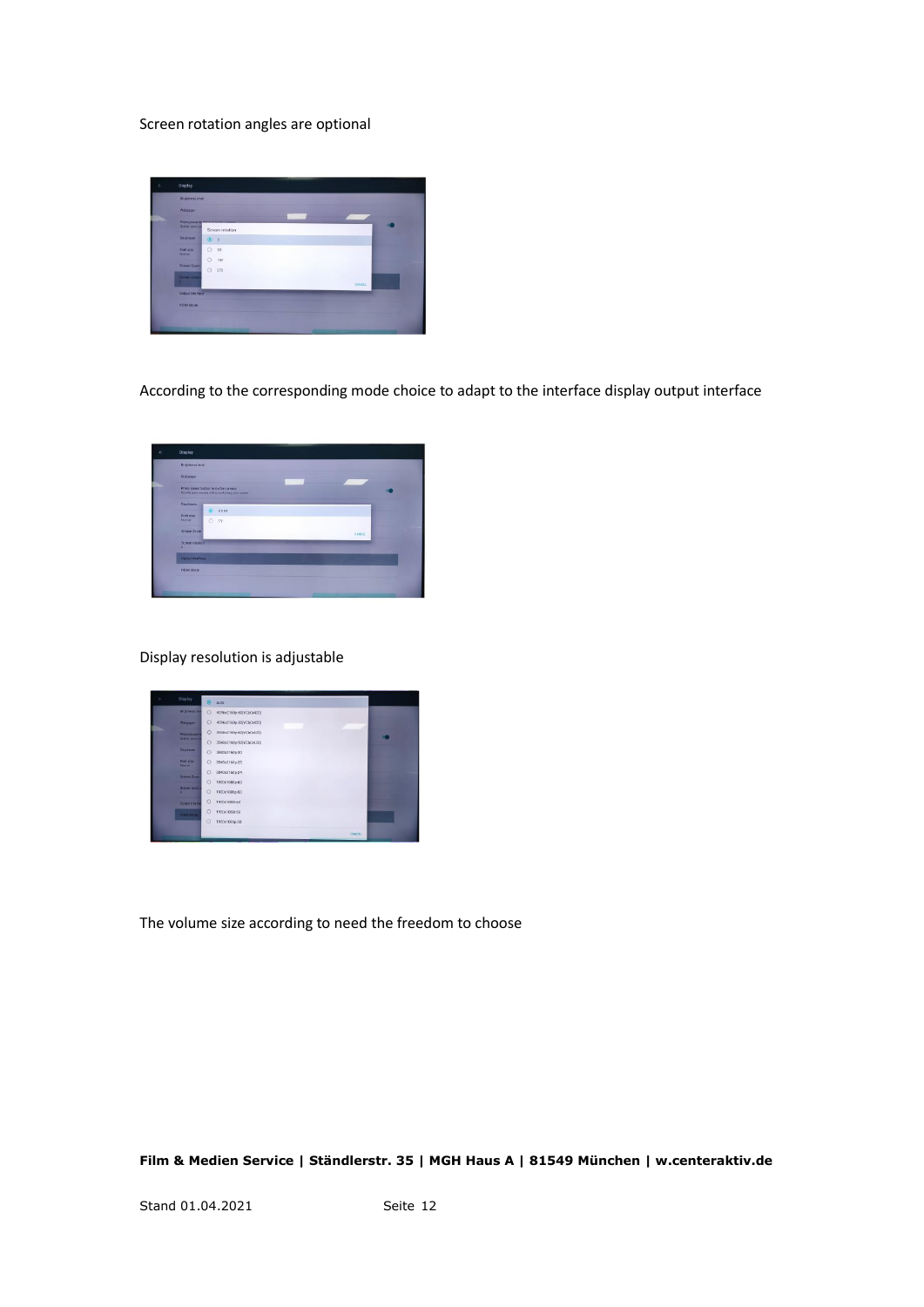

#### Optional audio output device



Many languages are optional

| Language                |
|-------------------------|
| Afrikaans               |
| Azərbaycan              |
| <b>Bahasa Indonesia</b> |
| <b>Bahasa Melayu</b>    |
| Catalá                  |
| Ceitina                 |
| Dansk                   |
| Deutsch (Deutschland)   |
| Deutsch (Liechtenstein) |
| Deutsch (Daterreich)    |

Spell check tool optional language system